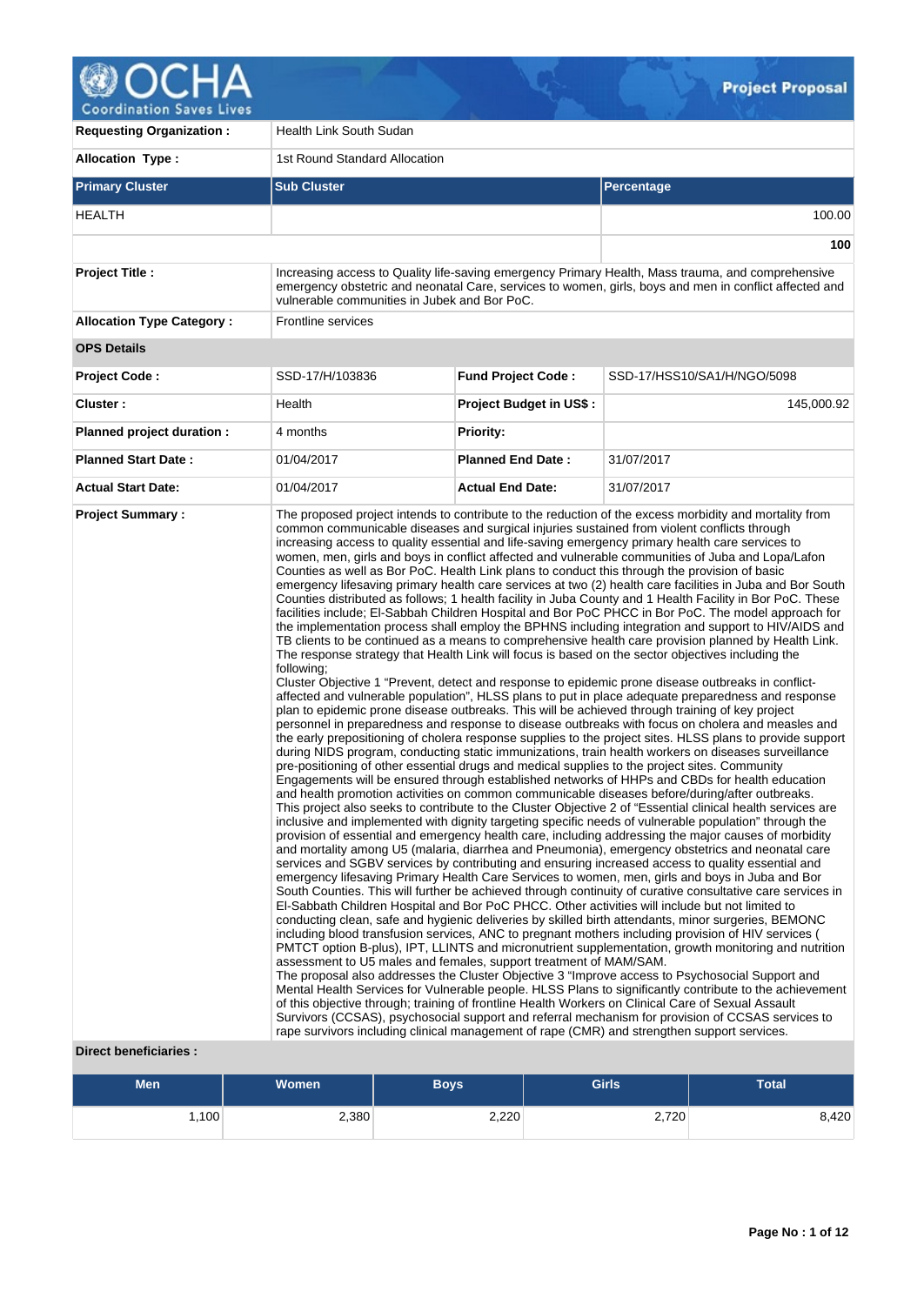#### **Other Beneficiaries :**

| Beneficiary name               | <b>Men</b> | <b>Women</b> | <b>Boys</b> | <b>Girls</b> | <b>Total</b> |
|--------------------------------|------------|--------------|-------------|--------------|--------------|
| Pregnant and Lactating Women   | 0          | 480          |             |              | 480          |
| People in Host Communities     | 700        | 1,200        | 1.120       | 1,430        | 4,450        |
| Internally Displaced People    | 400        | 700          | 500         | 690          | 2,290        |
| <b>Indirect Beneficiaries:</b> |            |              |             |              |              |

#### 16,400

# **Catchment Population:**

126,000

#### **Link with allocation strategy :**

The proposed project is linked with SO1 of "Save lives and alleviate the suffering of those most in need of assistance and protection". HLSS plans to put in place adequate preparedness and response plan to epidemic prone disease outbreaks. This will be achieved through training of key project personnel in preparedness and response to disease outbreaks with focus on cholera and measles and the early prepositioning of cholera response supplies to the project sites. HLSS plans to provide support during NIDS program, conducting static immunizations, train health workers on diseases surveillance pre-positioning of other essential drugs and medical supplies to the project sites. Community Engagements will be ensured through established networks of HHPs and CBDs for health education and health promotion activities on common communicable diseases before/during/after outbreaks.

In line with the SO2 OF "Protect the rights and uphold the dignity of the most vulnerable" HLSS intends to ensure the provision of essential and emergency health care, including addressing the major causes of morbidity and mortality among U5 (malaria, diarrhea and Pneumonia), emergency obstetrics and neonatal care services and SGBV services by contributing and ensuring increased access to quality essential and emergency lifesaving Primary Health Care Services to women, men, girls and boys in Juba, Lopa/Lafon and Bor South Counties. This will further be achieved through continuity of curative consultative care services in El-Sabbath Children Hospital and Bor PoC PHCC. Other activities will include but not limited to conducting clean, safe and hygienic deliveries by skilled birth attendants, minor surgeries, BEMONC including blood transfusion services, ANC to pregnant mothers including provision of HIV services ( PMTCT option B-plus), IPT, LLINTS and micronutrient supplementation, growth monitoring and nutrition assessment to U5 males and females, support treatment of MAM/SAM. Lastly and in line with SO3 of "Support at risk communities to sustain their capacity to cope with significant threats" HLSS proposes to significantly contribute to the achievement of SO3 through; training of frontline Health Workers on Clinical Care of Sexual Assault Survivors (CCSAS), psychosocial support and referral mechanism for provision of CCSAS services to rape survivors including clinical management of rape (CMR) , provide MHPSS through WHO Mental Health Gap Action Program (mhGAP) by integrating MHPSS into PHC services, conduct training of MHPSS to frontline health workers to detect, diagnose and manage mental health conditions using WHO mhGAP and Psychological first aid, provide treatment to mental disorders through procurement of emergency WHO Model of essential psychotropic medications, create community network through training Focal persons to promote access to informal support, self-help in the community as community mental health level supporters.

# **Sub-Grants to Implementing Partners :**

| <b>Partner Name</b>                                    | <b>Partner Type</b> |  | <b>Budget in US\$</b>       |      |  |  |  |  |  |  |  |
|--------------------------------------------------------|---------------------|--|-----------------------------|------|--|--|--|--|--|--|--|
|                                                        |                     |  |                             |      |  |  |  |  |  |  |  |
| Other funding secured for the same project (to date) : |                     |  |                             |      |  |  |  |  |  |  |  |
| <b>Other Funding Source</b>                            |                     |  | <b>Other Funding Amount</b> |      |  |  |  |  |  |  |  |
| HFP - Juba Couty & Lopa Lafon                          |                     |  |                             | 1.60 |  |  |  |  |  |  |  |
|                                                        |                     |  |                             | 1.60 |  |  |  |  |  |  |  |

# **Organization focal point :**

| <b>Name</b>                      | <b>Title</b>                    | <b>Email</b>                         | Phone         |
|----------------------------------|---------------------------------|--------------------------------------|---------------|
| Emmanuel Douglas Obuoja          | <b>Chief Executive Director</b> | admin@healthlinksouthsudan.org       | +211955038964 |
| Gama Joseph                      | <b>Operations Manager</b>       | operations@healthlinksouthsudan.org  | +211955572572 |
| Dr. Jude Koma Amanzuru           | M & E Specialist                | emonitoring@healthlinksouthsudan.org | +211928240057 |
| Opigo Emmanuel                   | <b>Finance Manager</b>          | accounts@healthlinksouthsudan.org    | +211956494577 |
| Moses Akera Poloya               | Health Program<br>Coordinator   | health@healthlinksouthsudan.org      | +211955042421 |
| <b>BACKGROUND</b>                |                                 |                                      |               |
| 1. Humanitarian context analysis |                                 |                                      |               |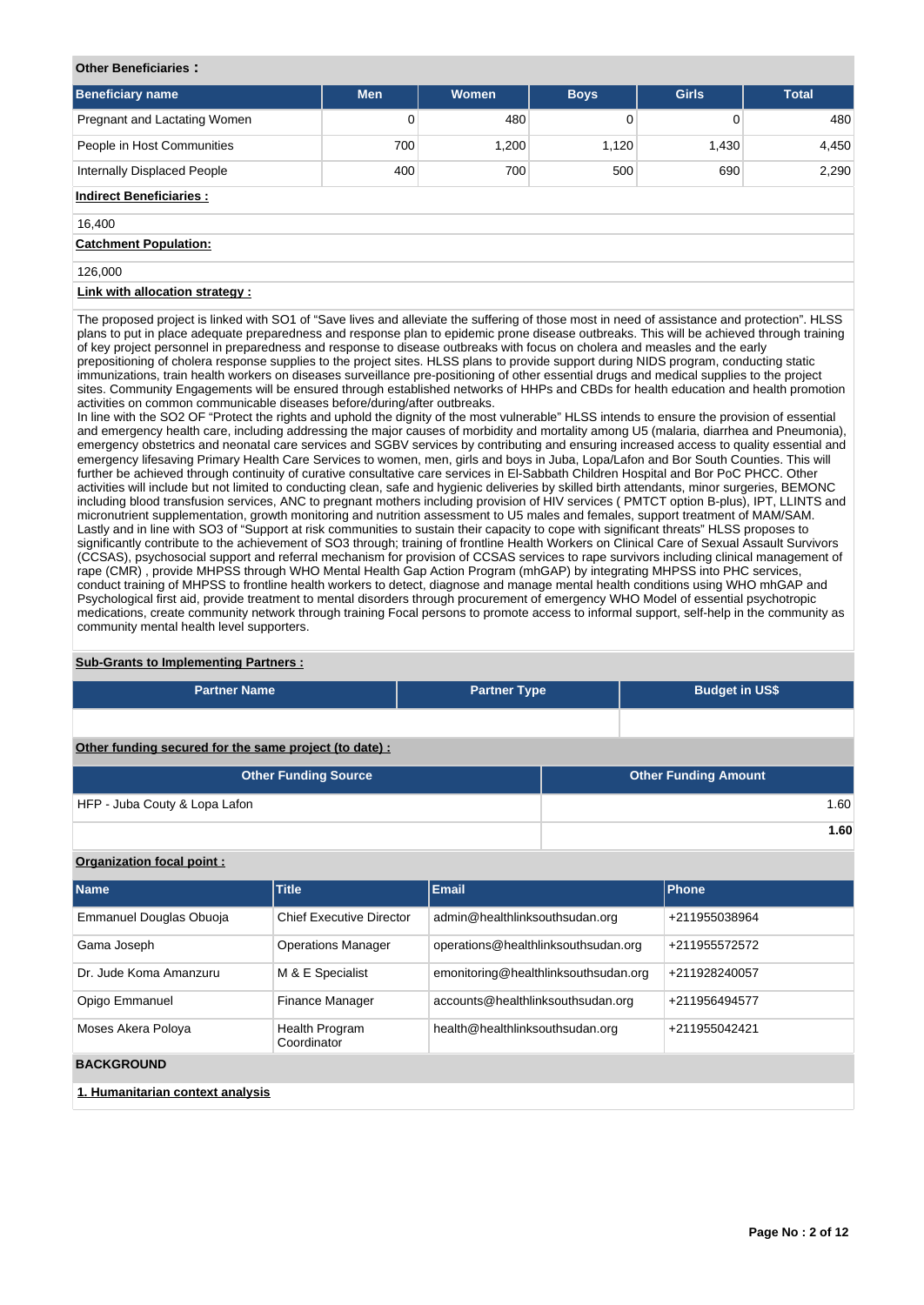The humanitarian situation in the country is described as fragile with frequent outbursts of violent in and around Juba and former Eastern Equatoria State in particular, although similar trends in former Unity, Upper Nile, Jonglei, Lakes, and Western Equatoria States. The Wide spread sporadic and heavy violence continues to displace tens of thousands of people, majority being women, girls, boys, elderly people and people with disability from more than 6 former states across the Country with most hit location being Juba following the July 2016 violent. This event disintegrated the increasing hopes for peace following the return of sections of SPLA-IO to Juba in December 2015 and humanitarian needs continued to increase. In the conflict affected and highly vulnerable areas, the provision of basic life-saving primary health care services has remained a big challenge and a critical gap as a result of public health emergencies caused by the disruption of basic social services and infrastructures.

Overall, the current health status in Juba and Lopa/Lafon Counties is considered very poor with reported high morbidity and mortality from common communicable diseases (Malaria, AWD/Cholera, and RTI) in the general population. Malaria contributes to 39% of the total disease burden followed by AWD (24%), Malnutrition and Pneumonia each contributing to 6.8% of the total causes of morbidity (DHIS – 2016). In the recent IRNA assessment in Lopa/Lafon county in January 2017, it was evidenced that malnutrition is among the top causes of morbidity representing 3.0% of SAM and 19.7% GAM among pregnant and lactating mothers in the area (IRNA Assessment Jan 2017). Nonetheless, injuries from gunshots and other forms of trauma have also been reportedly widespread and among the top causes of morbidity and mortality in all the affected conflict areas.

Access to maternal and neonatal child health with focus on immunization and ANC services is absolutely low and practically not available in some cases, for example the remotest areas of Lafon at Upuo PHCU. In general, Penta 3 coverage in Lopa/Lafon County is well below 13.5% and similarly skilled birth attendance is below 10% (DHIS 2016).

There is an overall interruption of ART/TB services in the conflict affected states with more than 80% of patients previously on chronic care for HIV/AIDS and TB or co infected lost from follow up. This presents a huge danger to development of drug resistance to the current regiments for ARTs and TB Treatments. Besides, South Sudan is highly prone to epidemic of communicable diseases more especially Cholera given the poor state of hygiene and sanitation as witnessed by the recent Cholera outbreak which killed more than 46 people and affected 1,735 women, men girls and boys by the end of 2016 in the project areas. Health link therefore intends to contribute to the reduction of excess morbidity and mortality in Juba, Lopa/Lafon and Bor South Counties by scaling up the provision of essential and lifesaving emergency primary health services with fully integrated psychosocial support services for mental ill health.

# **2. Needs assessment**

No needs assessment was conducted. The rationale for this project was based on our current presence and working at Bor PoC which has clear needs for support the health personnel and essential drugs and other medical supplies for continuity of provision of live-saving primary health care services. In El-Sabbah Children Hospital, the support from HPF2 is limited to strengthening the referral system systems through established of a call center and management of ambulances to ensure effective referrals. It is extended to include renovation of OPD and printing of HMIS tools without any additional incentives to the MoH staff at the Hospital. This project seeks to support payment of incentives to key essential personnel to ensure continuity of service delivery at the Children's Hospital.

#### **3. Description Of Beneficiaries**

This project proposal targets internally displaced populations (IDPs) in Bor PoC and other vulnerable host communities in Juba and Lopa/Lafon Counties that includes Women, girls, men and Boys along with the most vulnerable group such as the youth, elderly, persons with disability, pregnant and lactating mothers. A special focus will be paid to survivors of Sexual and Gender Based Violence survivors among young girls and women.

#### **4. Grant Request Justification**

Health Link South Sudan is currently a County Health Partner for Juba, Lopa/Lafon and Ikwoto Counties under the current HPF2 project supporting the Ministry of Health in the provision of Primary and Secondary Health and Nutrition Services in these Counties. This makes Health Link South Sudan best positioned to deliver integrated live saving emergency health care and nutrition services to the most in need population in Juba, Lopa/Lafon and Bor South Counties. Given the current gaps in HPF2 funding, which in is limited to basic provision of health and nutrition services, Health Link seeks for additional funding support from the CHF to complement HPF2 with focus on the provision of live saving emergency health and nutrition services in the selected Counties. This request seeks funding to meet the most critical health personnel cost and basic operation cost to ensure quality delivery of live saving emergency health and nutrition services with psychosocial support services for mental ill health well integrated. Health Link has over 3 years' experience in delivery of live saving emergency primary health care and secondary level care for more than 150,000 displaced populations in Mingkaman IDP, Wau Shilluk IDP in Malakal, Melijo IDP in Nimule and UNMISS protection site of Bor PoC between 2013 – 2016 with well demonstrated achievements.

According to HIMS reports, HLSS has conducted more than 124,127 consultations through two facilities in Mingkaman, Bor PoC and Community treatment of malaria, pneumonia and diahhoea through Community Based Distributors, CBDs. (weekly Health Cluster data 2014 to 2015 and 2016 for Mingkaman IDP and Bor PoC-HLSS). To date, HLSS has remained the only partner providing Quality Emergency Primary and Secondary Health Care Services in Bor PoC with integrated Community Case Management of Malaria, Pneumonia and Diarrheal diseases well rooted at community levels. HLSS has also mainstreamed HIV/AIDS, TB, and Gender Based Violence Services in the routine health care services provision at Bor PoC as well as in the health facilities in Juba and Lopa/Lafon Counties.

Over the past few months of work in Juba and Lopa Lafon Counties, HLSS has established a functional network of community volunteers in the capacity of Community Based Drug Distributors (CBDs) and Home Health Promoters (HHPs) who are engaged in community health promotion such as EPI, HIV/AIDS, TB DOTS, GBV service delivery. Other than primary health care services, HLSS is the only partner currently providing emergency surgical services to the IDPs in Bor PoC including emergency blood transfusion. The current humanitarian situation in Juba and Lopa/Lafon Counties as well as in Bor PoC is described as dire with low coverage of basic

services. According to HMIS and IDSR data collected by health partners, Malaria, acute respiratory tract infections, acute watery diarrhea, intestinal worms, malnutrition and anemia are among the top causes of morbidity and mortality. Nonetheless, injuries from gunshots and other forms of trauma have also been reportedly widespread and among the top causes of morbidity and mortality in the propose project locations. With basic service delivery systems and infrastructure already disrupted especially for Lopa/Lafon County morbidity and mortality in the target areas might exceed the epidemic threshold.

#### **5. Complementarity**

This project with support the continuity of live-saving primary health care services at Bor PoC. It will also complement the HPF2 support for Jubek County in El-Sabbath Children Hospital through provision of incentives to essential staffs and ensuring availability of essential medical supplies including drugs.

#### **LOGICAL FRAMEWORK**

#### **Overall project objective**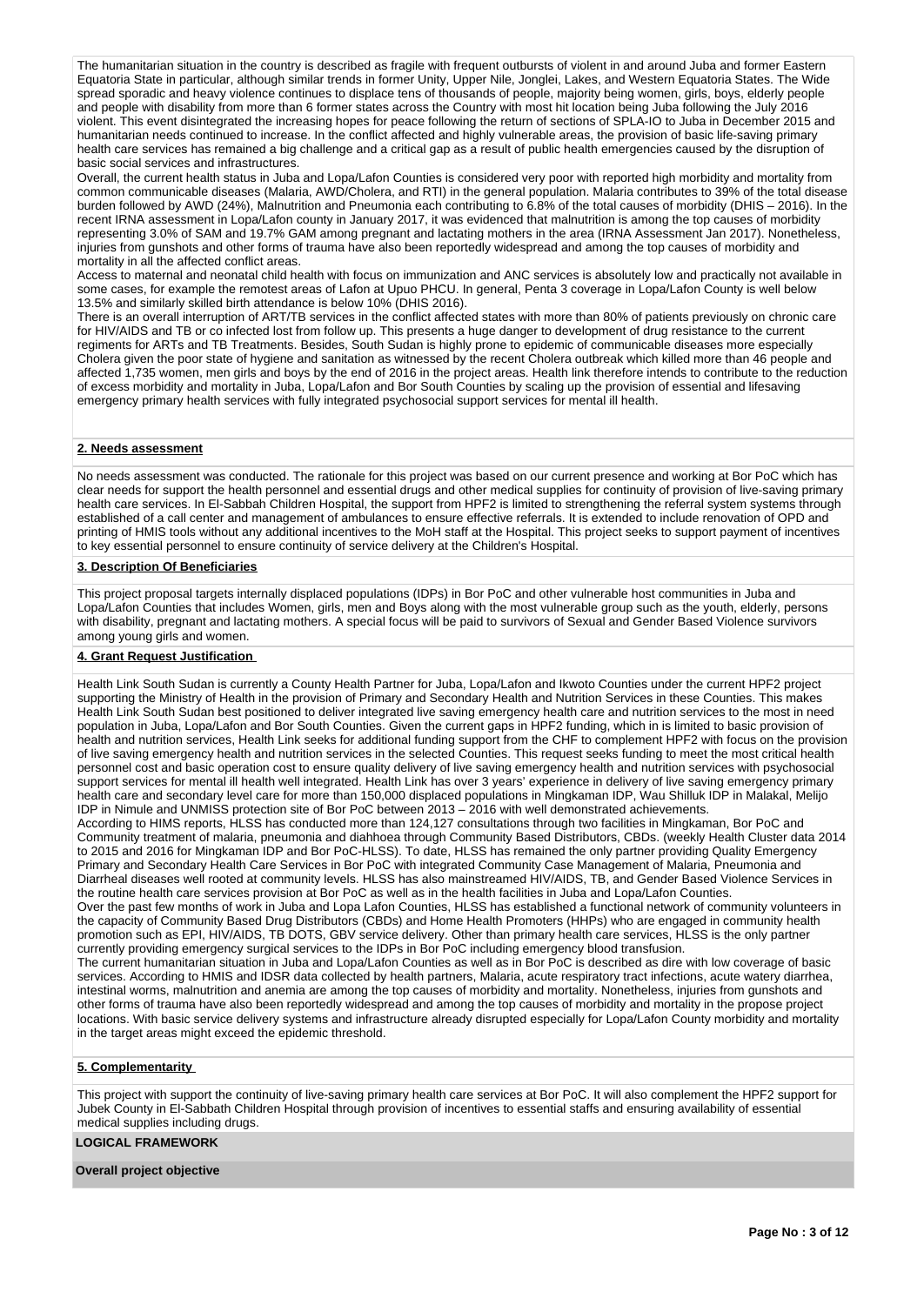To reduce excess morbidity and mortality from common communicable diseases and traumatic injuries sustained from violent among conflict affected vulnerable boys, girls, women, men, elderly people and people with disability by increasing access and scale-up of responsiveness to quality essential life-saving emergency primary & secondary health Care inclusive of preparedness and response to epidemic prone disease outbreaks in Juba, Lopa/Lafon and Bor South Counties.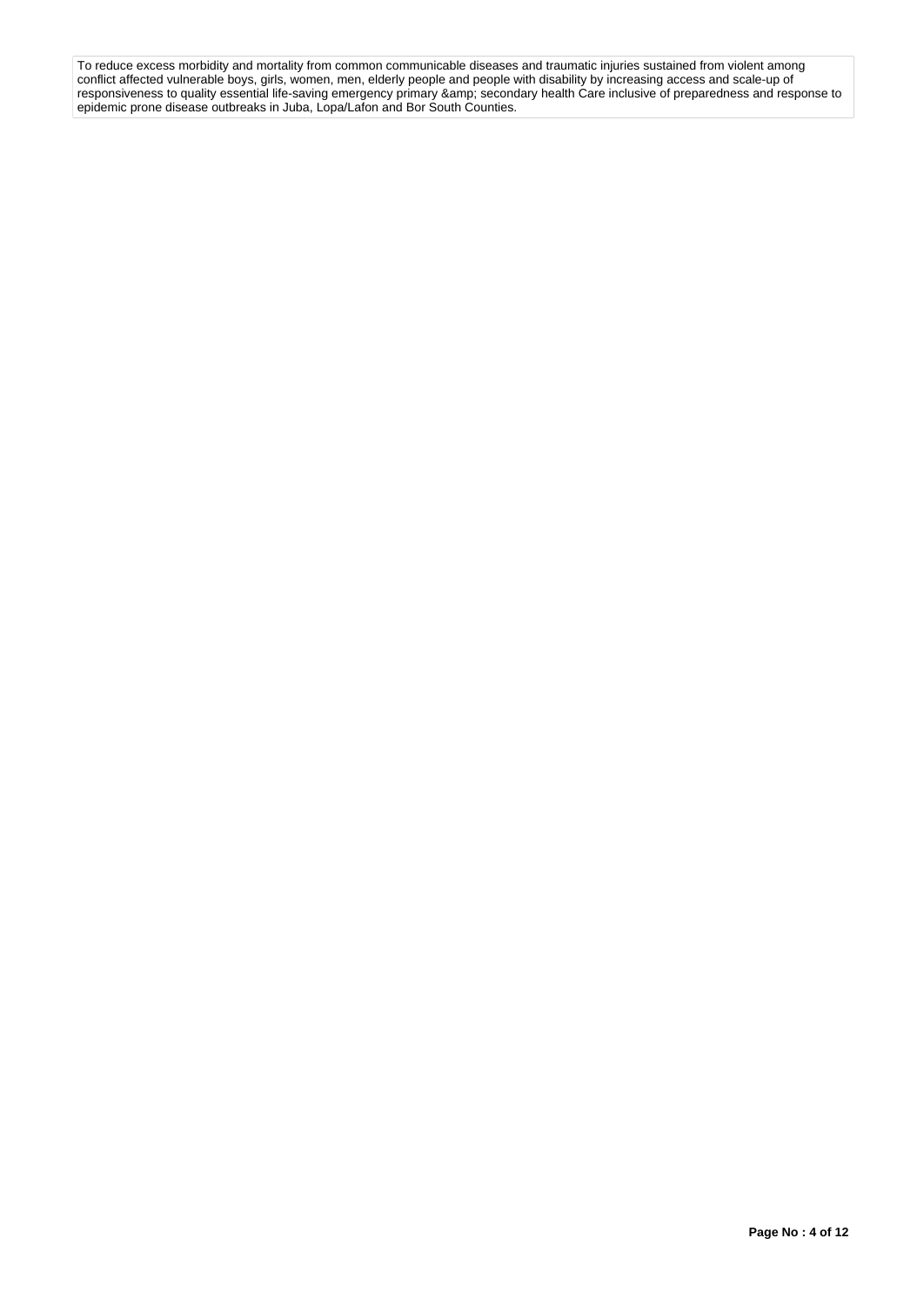| <b>HEALTH</b>                                                                                                                          |                                                                                                      |                                 |
|----------------------------------------------------------------------------------------------------------------------------------------|------------------------------------------------------------------------------------------------------|---------------------------------|
| <b>Cluster objectives</b>                                                                                                              | <b>Strategic Response Plan (SRP) objectives</b>                                                      | <b>Percentage of activities</b> |
| Prevent, detect and respond to epidemic<br>prone disease outbreaks in conflict-affected<br>and vulnerable populations                  | SO1: Save lives and alleviate the suffering of<br>those most in need of assistance and<br>protection | 30                              |
| Essential clinical health services are inclusive<br>and implemented with dignity targeting<br>specific needs of vulnerable populations | SO2: Protect the rights and uphold the dignity<br>of the most vulnerable                             | 40                              |
| Improve access to essential health care for<br>conflict-affected and vulnerable populations.                                           | SO1: Save lives and alleviate the suffering of<br>those most in need of assistance and<br>protection | 30 <sup>°</sup>                 |

**Contribution to Cluster/Sector Objectives :** The planned project responds to the Cluster Objectives 1 , 2 and 3 in a more modest way to save lives and alleviate suffering, protect the rights and uphold the dignity of the most in need population and support at risk communities to sustain their capacity to cope with significant threats. Under the Cluster Objective 1 "Prevent, detect and response to epidemic prone disease outbreaks in conflict-affected and vulnerable population", HLSS plans to put in place adequate preparedness and response plan to epidemic prone disease outbreaks. This will be achieved through training of key project personnel in preparedness and response to disease outbreaks with focus on cholera and measles and the early prepositioning of cholera response supplies to the project sites. HLSS plans to provide support during NIDS program, conducting static immunizations, train health workers on diseases surveillance pre-positioning of other essential drugs and medical supplies to the project sites. Community Engagements will be ensured through established networks of HHPs and CBDs for health education and health promotion activities on common communicable diseases before/during/after outbreaks. This project also seeks to contribute to the Cluster Objective 2 of "Essential clinical health services are inclusive and implemented with dignity targeting specific needs of vulnerable population" through the provision of essential and emergency health care, including addressing the major causes of morbidity and mortality among U5 (malaria, diarrhea and Pneumonia), emergency obstetrics and neonatal care services and SGBV services by contributing and ensuring increased access to quality essential and emergency lifesaving Primary Health Care Services to women, men, girls and boys in Juba, Lopa/Lafon and Bor South Counties. This will further be achieved through continuity of curative consultative care services in El-Sabbath Children Hospital and Bor PoC PHCC. Other activities will include but not limited to conducting clean, safe and hygienic deliveries by skilled birth attendants, minor surgeries, BEMONC including blood transfusion services, ANC to pregnant mothers including provision of HIV services ( PMTCT option B-plus), IPT, LLINTS and micronutrient supplementation, growth monitoring and nutrition assessment to U5 males and females, support treatment of MAM/SAM through provision of nutritional supplies or strengthen referral mechanism for MAM/SAM cases, train MCHW/SBA on counseling pregnant mothers, promoting IYCF practices in health facilities during ANC health education, provide essential drugs and other pharmaceutical supplies for the management of adult and childhood illness such as Malaria, ARI, Measles, Worms as they predispose children to malnutrition. The proposal also addresses the Cluster Objective 3 "Improve access to Psychosocial Support and Mental Health Services for Vulnerable people. HLSS Plans to significantly contribute to the achievement of this objective through; training of frontline Health Workers on Clinical Care of Sexual Assault Survivors (CCSAS), psychosocial support and referral mechanism for provision of CCSAS services to rape survivors

including clinical management of rape (CMR) , provide MHPSS through WHO Mental Health Gap Action Program (mhGAP) by integrating MHPSS into PHC services, conduct training of MHPSS to frontline health workers to detect, diagnose and manage mental health conditions using WHO mhGAP and Psychological first aid, provide treatment to mental disorders through procurement of emergency WHO Model of essential psychotropic medications, create community network through training Focal persons to promote access to informal support, selfhelp in the community as community mental health level supporters.

#### **Outcome 1**

Improved Epidemic prone disease surveillance and EWARN system with strengthened capacity for outbreaks prevention and rapid response outbreaks in conflict affected and vulnerable in Juba and Bor South Counties

# **Output 1.1**

#### **Description**

Vulnerable Populations in Juba and Bor PoC are protected from epidemic prone diseases and disease outbreaks

#### **Assumptions & Risks**

Population remain accessible and IDSR/EWARN system remain active

**Indicators**

|                 |                                                  |                                                                                                                         | <b>End cycle beneficiaries</b> | <b>End</b><br>cycle |               |  |    |
|-----------------|--------------------------------------------------|-------------------------------------------------------------------------------------------------------------------------|--------------------------------|---------------------|---------------|--|----|
| Code            | <b>Cluster</b>                                   | <b>Indicator</b>                                                                                                        | <b>Men</b>                     | <b>Boys</b> Girls   | <b>Target</b> |  |    |
| Indicator 1.1.1 | <b>HEALTH</b>                                    | [Frontline services] Proportion of epidemic prone<br>disease alerts verified and responded to within 48<br>hours        |                                |                     |               |  | 2  |
|                 | <b>Means of Verification: IDSR/EWARNS Report</b> |                                                                                                                         |                                |                     |               |  |    |
| Indicator 1.1.2 | <b>HEALTH</b>                                    | [Frontline services] Proportion of epidemic prone<br>disease alerts verified and responded to within 48<br>hours        |                                |                     |               |  |    |
|                 | <b>Means of Verification: IDSR/EWARNS Report</b> |                                                                                                                         |                                |                     |               |  |    |
| Indicator 1.1.3 | HEALTH                                           | [Frontline services] Number of staff trained on<br>disease surveillance and outbreak response                           | 14                             | 10                  |               |  | 24 |
|                 | <b>Means of Verification: Training Reports</b>   |                                                                                                                         |                                |                     |               |  |    |
| Indicator 1.1.4 | <b>HEALTH</b>                                    | Fronline # of health care workers trained in<br>Comprehensive approach to the Management of<br>Cholera during Outbreaks |                                |                     |               |  | 32 |
|                 | <b>Means of Verification:</b> Training Reports   |                                                                                                                         |                                |                     |               |  |    |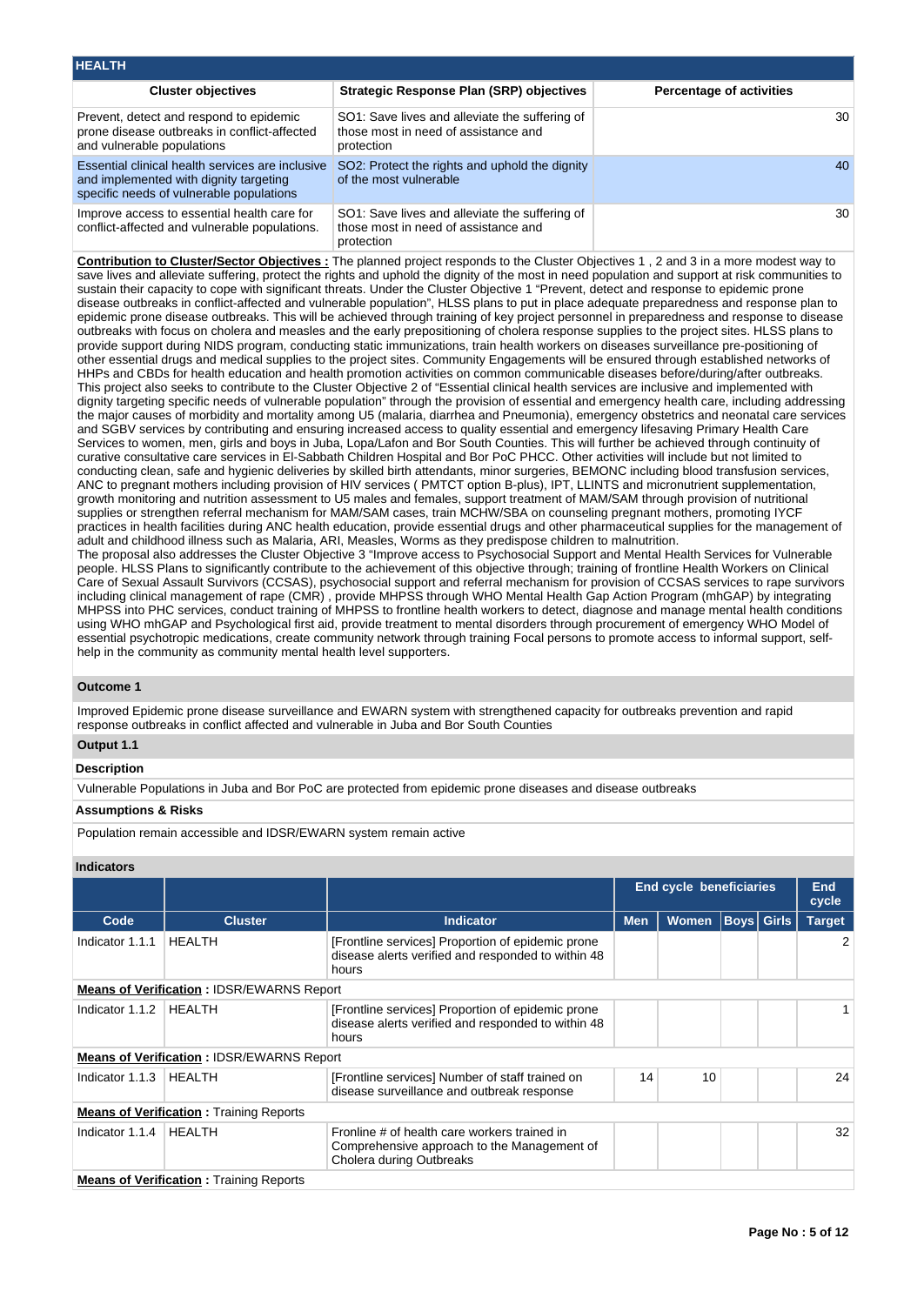# **Activities**

## **Activity 1.1.1**

Collect, analyse and submit daily, Weekly and monthly IDSR/EWARNS reports

## **Activity 1.1.2**

Conduct daily surveillance and monitoring of outbreak prone diseases including investigation, of all rumors, and prompt response

# **Activity 1.1.3**

Conduct integrated training of 24 health workers in EWARN/IDSR and overall reporting on epidemic prone diseases with focus on cholera and measles

# **Activity 1.1.4**

Conduct Refresher Training to 32 Health Care Workers in the Provision of Comprehensive Management of Cholera including Case Management, Distribution of WASH Supplies and Social Mobilization in Juba and Lopa/Lafon

# **Outcome 2**

Improved access to essential and emergency clinical health services, including emergency obstetric care services, HIV/AIDS/TB and SAM with medical complications.

# **Output 2.1**

#### **Description**

Conflict-affected and vulnerable population in Juba, Lopa/Lafon and Bor PoC are provided with quality and integrated emergency primary health care services including emergency obstetric care.

# **Assumptions & Risks**

Security remains relatively stable, access to project locations remain possible and Timely funding

#### **Indicators**

|                 |                                                                            |                                                                                                                                                                         | <b>End cycle beneficiaries</b> |       |           |              | End<br>cycle  |
|-----------------|----------------------------------------------------------------------------|-------------------------------------------------------------------------------------------------------------------------------------------------------------------------|--------------------------------|-------|-----------|--------------|---------------|
| Code            | <b>Cluster</b>                                                             | <b>Indicator</b>                                                                                                                                                        | <b>Men</b>                     | Women | Boys      | <b>Girls</b> | <b>Target</b> |
| Indicator 2.1.1 | <b>HEALTH</b>                                                              | [Frontline services] Number of outpatient<br>consultations in conflict and other vulnerable<br>states                                                                   | 1,100                          | 2,380 | 2,22<br>0 | 2,72<br>0    | 8,420         |
|                 |                                                                            | <b>Means of Verification:</b> Weekly, Monthly Reports, OPD Registers (>5 years and 5 years and above                                                                    |                                |       |           |              |               |
| Indicator 2.1.2 | <b>HEALTH</b>                                                              | [Frontline services] Number of children 6 to 59<br>months receiving measles vaccinations in<br>emergency or returnee situation                                          |                                |       | 180       | 200          | 380           |
|                 |                                                                            | <b>Means of Verification</b> : Weekly and Month EPI Reports, Mass Vaccination Reports if any                                                                            |                                |       |           |              |               |
| Indicator 2.1.3 | <b>HEALTH</b>                                                              | [Frontline services] Number of deliveries attended<br>by skilled birth attendants in conflict-affected and<br>other vulnerable states                                   |                                |       |           |              | 120           |
|                 |                                                                            | Means of Verification: weekly and monthly ANC and Maternity delivery reports, Delivery Registers                                                                        |                                |       |           |              |               |
| Indicator 2.1.4 | <b>HEALTH</b>                                                              | [Frontline services] Number of facilities providing<br><b>BEmONC</b> services                                                                                           |                                |       |           |              |               |
|                 |                                                                            | Means of Verification: Health Facilities reporting BEmONC Services from Liria, Lafon and Imehejek and Bor PoC                                                           |                                |       |           |              |               |
| Indicator 2.1.5 | <b>HEALTH</b>                                                              | [Frontline services] Number of children under 5<br>with severe acute malnutrition with medical<br>complications, who are clinically managed in<br>stabilization centers |                                |       | 100       | 120          | 220           |
|                 | <b>Means of Verification: TSC - Register - El-Sabbah Children Hospital</b> |                                                                                                                                                                         |                                |       |           |              |               |
| Indicator 2.1.6 | <b>HEALTH</b>                                                              | [Frontline services] Number of children with 3<br>doses of pentavalent vaccine                                                                                          |                                |       | 160       | 280          | 440           |
|                 |                                                                            | Means of Verification: EPI Register (EI-Sabbah Children Hospital, Liria PHCC, Imehejek PHCC+ and Lafon PHCC)                                                            |                                |       |           |              |               |
| Indicator 2.1.7 | <b>HEALTH</b>                                                              | [Frontline services] Number of facilities with<br>functioning Cold chain in conflict states                                                                             |                                |       |           |              | 1             |
|                 |                                                                            | <b>Means of Verification</b> : On Site Verification during support supervision (Imehejek PHCC+ and Lafon PHCC)                                                          |                                |       |           |              |               |

**Activities**

### **Activity 2.1.1**

Provision of essential clinical curative consultative care services in El-Sabbah Children Hospital and Upuo PHCU for Children U5yr and above 5yrs for common morbidity.

# **Activity 2.1.2**

Provide ANC care to pregnant mothers including provision of PMTCT option B-plus, IPT, LLINTS and micro-nutrient supplementation, BCC and health promotion and Conduct clean, safe and hygienic deliveries through skilled birth attendants

# **Activity 2.1.3**

Conduct routine and mobile vaccination services against the eight killer diseases and as well as emergency vaccinations with focus to 3 doses of penta-valent vaccines in conflict-affected and vulnerable population.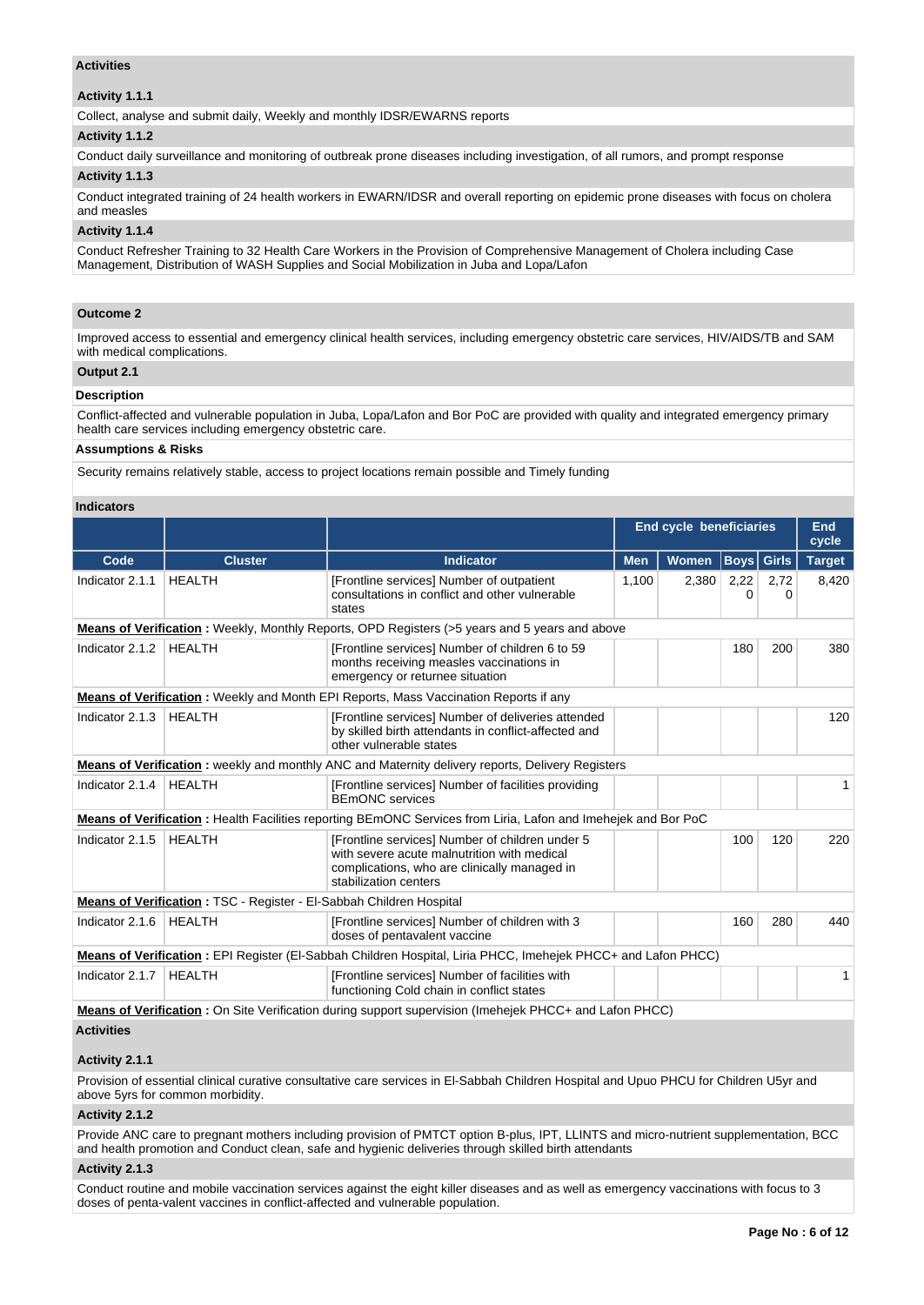# **Activity 2.1.4**

Conduct minor surgery, BEMONC including blood transfusion services in Bor PoC in Bor South County

#### **Activity 2.1.5**

Conduct growth monitoring, nutritional assessment to children U5 males and females through anthropometric measurements and treat those with medical complications in SAM at EL-Sabbah Children Hospital

# **Activity 2.1.6**

Provide/support treatment of SAM through provision of nutritional supplies and treatment of any medical complication of SAM at EI - Sabbah Children Hospital.

# **Activity 2.1.7**

Promote IYCF practices in health facilities during ANC health education and promotion sessions at all health facilities.

# **Activity 2.1.8**

Procure and provide essential drugs and other pharmaceutical supplies geared towards management of adult and childhood illness such as Malaria, ARI, Measles, Worms etc as they predispose children to malnutrition. This will be done with the support of HPF to the selected facilities

# **Activity 2.1.9**

with the support from HPF funding, HLSS will Conduct training to front-line healthcare workers in management of common morbidity such as Malaria, Pneumonia and Diarrhoeal diseases in children under 5 years and BEMONC

#### **Activity 2.1.10**

Provide education, counseling and appropriate referral of HIV/AIDS, TB patients to ART centers or TB treatment centers for proper treatment. Support follow up of patients on ART or TB treatment using the network of Treatment supporters.

# **Outcome 3**

Improved Access to Psychosocial Support and Mental health Services for Vulnerable People

## **Output 3.1**

#### **Description**

Integrated quality Psychosocial Support, SGBV and Mental health Services are made accessible and provided to Vulnerable Population in Juba and Bor South Counties

#### **Assumptions & Risks**

Population remains stable and accessible

# **Indicators**

|                                                         |                                                                                                                                      |                                                                                | <b>End cycle beneficiaries</b> |              |  |             | <b>End</b><br>cycle |  |  |  |  |
|---------------------------------------------------------|--------------------------------------------------------------------------------------------------------------------------------------|--------------------------------------------------------------------------------|--------------------------------|--------------|--|-------------|---------------------|--|--|--|--|
| Code                                                    | <b>Cluster</b>                                                                                                                       | <b>Indicator</b>                                                               | <b>Men</b>                     | <b>Women</b> |  | Boys  Girls | <b>Target</b>       |  |  |  |  |
| Indicator 3.1.1                                         | <b>HEALTH</b>                                                                                                                        | [Frontline services] Number of health facilities<br>providing SGBV services    |                                |              |  |             | 8                   |  |  |  |  |
| <b>Means of Verification:</b> Weekly and Monthly GBVIMS |                                                                                                                                      |                                                                                |                                |              |  |             |                     |  |  |  |  |
| Indicator 3.1.2                                         | <b>HEALTH</b>                                                                                                                        | 6                                                                              | 6                              |              |  | 12          |                     |  |  |  |  |
|                                                         | <b>Means of Verification: Training Reports</b>                                                                                       |                                                                                |                                |              |  |             |                     |  |  |  |  |
| <b>Activities</b>                                       |                                                                                                                                      |                                                                                |                                |              |  |             |                     |  |  |  |  |
| Activity 3.1.1                                          |                                                                                                                                      |                                                                                |                                |              |  |             |                     |  |  |  |  |
|                                                         |                                                                                                                                      | Provide CCSAS services to rape survivors including Clinical management of rape |                                |              |  |             |                     |  |  |  |  |
| Activity 3.1.2                                          |                                                                                                                                      |                                                                                |                                |              |  |             |                     |  |  |  |  |
| supporters                                              | Training of 20 Focal persons/HHPs to promote access to informal support, self-help in the community as community mental health level |                                                                                |                                |              |  |             |                     |  |  |  |  |

#### **Activity 3.1.3**

On site training of health care workers in identification and appropriate referrals of SGBV survivors to CMR centers

**Additional Targets :**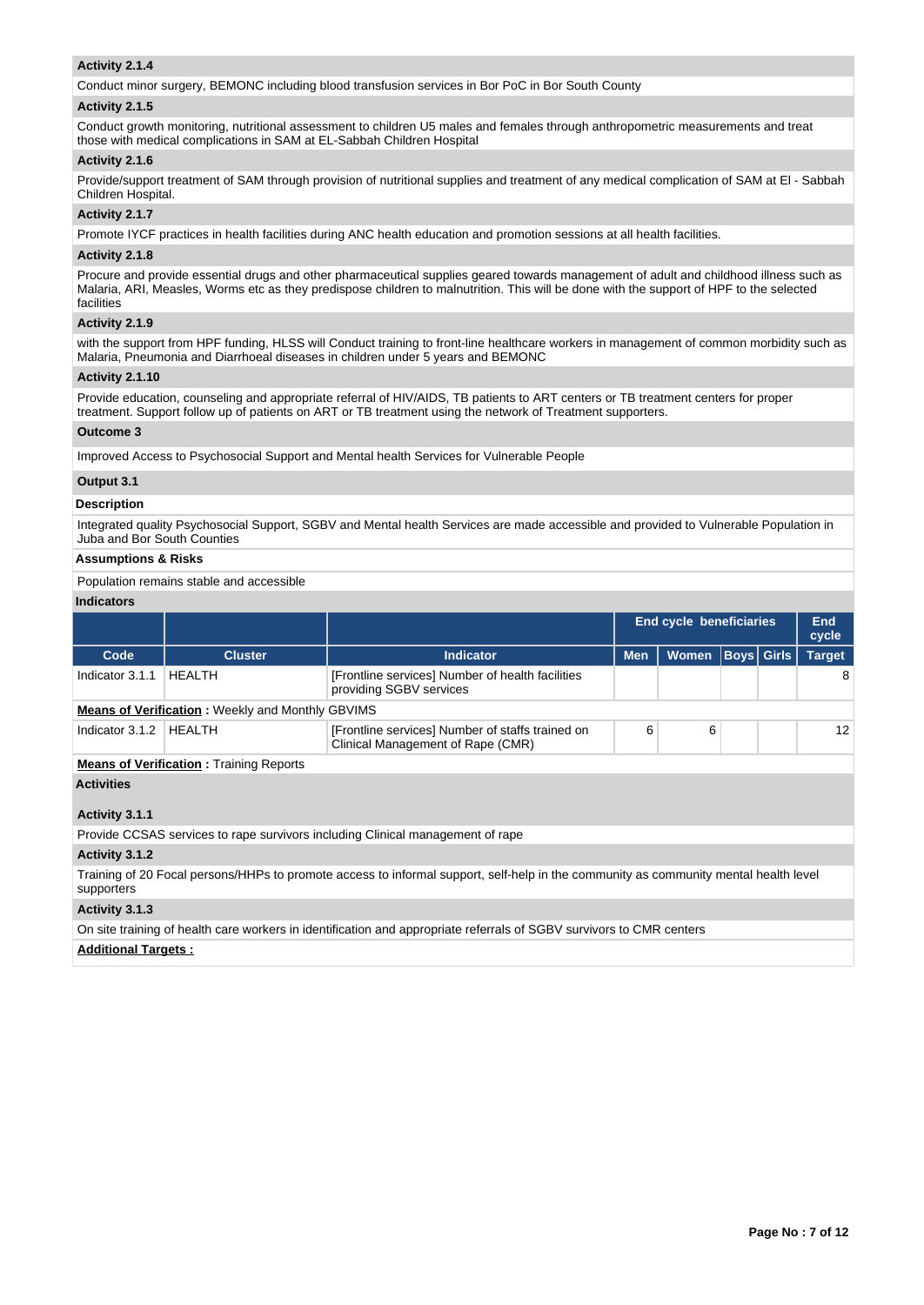# **Monitoring & Reporting plan**

The M&E plan will concentrate on two levels: the first level being the project implementation targets, and second being the overall goals of this project. Monthly monitoring activities to the project sites will be conducted by the health program coordinator and the monitoring and evaluation manager with assistance from senior management of Health Link South Sudan.

Health Link south Sudan is well aware of the challenges involved in Health data collections, analysis, interpretation and dissemination not only at the Payam, county, state level but for the entire southern Sudan. The distances to the health facilities and communities, inconsistent recording of row data and the lack of feedback are absolute threats to ensuring quality health information processing.

While availability of tools is critical, Health Link will adopt national standard tools provided by the nationals ministry of health and the health cluster among other national frameworks for Monitoring and evaluation that will include OPD/IPD/Maternity/Child health registers, Patient referral registers, medical examination and consent forms, monthly reporting forms, Laboratory forms and other related forms. Besides HLSS utilize health facility monitoring tools designed to incorporate the key project activities and results as well as Quantified Supervisory Checklist (QSC).

Reports will be collected on daily by facility staffs (Nurses, medical doctor), weekly and monthly basis by HLSS M & E department. Boma and Payam based reports will be collected daily, submitted as they occur using IDSR and EWEAR systems to the central information/data base at state and Health Link's HQ. The health Links' (HQ) will submit weekly epidemiological and monthly incidence reports to the health cluster, MoH and other relevant stakeholders for further actions.

Accuracy of information collection will be ensured through on job training/Mentoring and continuing support supervision by Health Links HQ, the health officers and nurses and clinical staff during the entire scope of this project. The health link's officers (HQ) including health program coordinator and the monitoring and evaluation manager will prepare quarterly performance report to be submitted to UNDP/FMU team within 1 month after completion of the project.

One of the key components of a monitoring strategy is a set of monitoring indicators that measure outcome of the project activities. These indicators have been identified and the intended targets set. This project will also encourage donor review missions to the project areas any time to monitor the overall results framework; Meetings with the community/beneficiaries will be conducted on a quarterly basis during which project performance and report both narrative and financial will be shared and challenges discussed.

#### **Workplan**

| <b>Activitydescription</b>                                                                                                                                                                                                                                                                                         | Year |  |    |          |          |  |  |  |
|--------------------------------------------------------------------------------------------------------------------------------------------------------------------------------------------------------------------------------------------------------------------------------------------------------------------|------|--|----|----------|----------|--|--|--|
| Activity 1.1.1: Collect, analyse and submit daily, Weekly and monthly<br><b>IDSR/EWARNS</b> reports                                                                                                                                                                                                                | 2017 |  | X  | X        | X        |  |  |  |
| Activity 1.1.2: Conduct daily surveillance and monitoring of outbreak prone<br>diseases including investigation, of all rumors, and prompt response                                                                                                                                                                | 2017 |  | X. | X        | X        |  |  |  |
| Activity 1.1.3: Conduct integrated training of 24 health workers in EWARN/IDSR<br>and overall reporting on epidemic prone diseases with focus on cholera and<br>measles                                                                                                                                            | 2017 |  |    | X        |          |  |  |  |
| Activity 1.1.4: Conduct Refresher Training to 32 Health Care Workers in the<br>Provision of Comprehensive Management of Cholera including Case Management,<br>Distribution of WASH Supplies and Social Mobilization in Juba and Lopa/Lafon                                                                         | 2017 |  |    | X        |          |  |  |  |
| Activity 2.1.1: Provision of essential clinical curative consultative care services in<br>El-Sabbah Children Hospital and Upuo PHCU for Children U5yr and above 5yrs for<br>common morbidity.                                                                                                                      | 2017 |  | X. | X        | X        |  |  |  |
| Activity 2.1.10: Provide education, counseling and appropriate referral of HIV/AIDS,<br>TB patients to ART centers or TB treatment centers for proper treatment. Support<br>follow up of patients on ART or TB treatment using the network of Treatment<br>supporters.                                             | 2017 |  | X. | $\times$ | $\times$ |  |  |  |
| Activity 2.1.2: Provide ANC care to pregnant mothers including provision of PMTCT<br>option B-plus, IPT, LLINTS and micro-nutrient supplementation, BCC and health<br>promotion and Conduct clean, safe and hygienic deliveries through skilled birth<br>attendants                                                | 2017 |  | X. | $\times$ | X        |  |  |  |
| Activity 2.1.3: Conduct routine and mobile vaccination services against the eight<br>killer diseases and as well as emergency vaccinations with focus to 3 doses of<br>penta-valent vaccines in conflict-affected and vulnerable population.                                                                       | 2017 |  | X. | $\times$ | X        |  |  |  |
| Activity 2.1.4: Conduct minor surgery, BEMONC including blood transfusion<br>services in Bor PoC in Bor South County                                                                                                                                                                                               | 2017 |  | X  | X        | X        |  |  |  |
| Activity 2.1.5: Conduct growth monitoring, nutritional assessment to children U5<br>males and females through anthropometric measurements and treat those with<br>medical complications in SAM at EL-Sabbah Children Hospital                                                                                      | 2017 |  | X  | X        | X        |  |  |  |
| Activity 2.1.6: Provide/support treatment of SAM through provision of nutritional<br>supplies and treatment of any medical complication of SAM at EI - Sabbah<br>Children Hospital.                                                                                                                                | 2017 |  | X. | X        | X        |  |  |  |
| Activity 2.1.7: Promote IYCF practices in health facilities during ANC health<br>education and promotion sessions at all health facilities.                                                                                                                                                                        | 2017 |  | X. | X        | X        |  |  |  |
| Activity 2.1.8: Procure and provide essential drugs and other pharmaceutical<br>supplies geared towards management of adult and childhood illness such as<br>Malaria, ARI, Measles, Worms etc as they predispose children to malnutrition. This<br>will be done with the support of HPF to the selected facilities | 2017 |  | X. | $\times$ | $\times$ |  |  |  |
| Activity 2.1.9: with the support from HPF funding, HLSS will Conduct training to<br>front-line healthcare workers in management of common morbidity such as<br>Malaria, Pneumonia and Diarrhoeal diseases in children under 5 years and<br><b>BEMONC</b>                                                           | 2017 |  | X. | X        |          |  |  |  |
| Activity 3.1.1: Provide CCSAS services to rape survivors including Clinical<br>management of rape                                                                                                                                                                                                                  | 2017 |  | X  | X        | X        |  |  |  |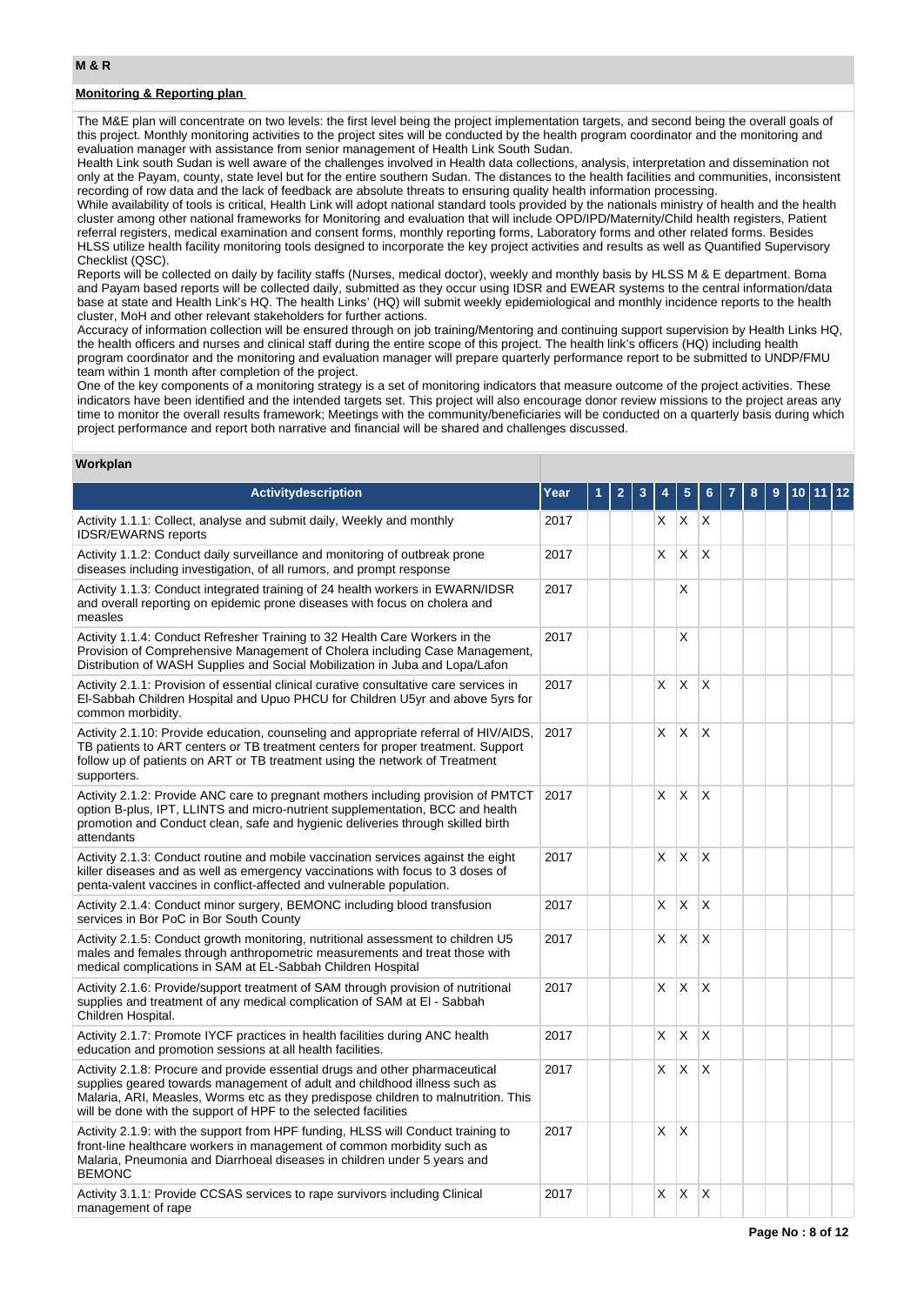| Activity 3.1.2: Training of 20 Focal persons/HHPs to promote access to informal<br>support, self-help in the community as community mental health level supporters                                                                                                                                                                                                                                                                                                                                                                                                                                                                                                                                                                                                                                                                                                                                                                                                                                                                                                                        | 2017 |  | X  |              |          |  |  |
|-------------------------------------------------------------------------------------------------------------------------------------------------------------------------------------------------------------------------------------------------------------------------------------------------------------------------------------------------------------------------------------------------------------------------------------------------------------------------------------------------------------------------------------------------------------------------------------------------------------------------------------------------------------------------------------------------------------------------------------------------------------------------------------------------------------------------------------------------------------------------------------------------------------------------------------------------------------------------------------------------------------------------------------------------------------------------------------------|------|--|----|--------------|----------|--|--|
| Activity 3.1.3: On site training of health care workers in identification and<br>appropriate referrals of SGBV survivors to CMR centers                                                                                                                                                                                                                                                                                                                                                                                                                                                                                                                                                                                                                                                                                                                                                                                                                                                                                                                                                   | 2017 |  | X. | $\mathsf{X}$ | $\times$ |  |  |
| <b>OTHER INFO</b>                                                                                                                                                                                                                                                                                                                                                                                                                                                                                                                                                                                                                                                                                                                                                                                                                                                                                                                                                                                                                                                                         |      |  |    |              |          |  |  |
| <b>Accountability to Affected Populations</b>                                                                                                                                                                                                                                                                                                                                                                                                                                                                                                                                                                                                                                                                                                                                                                                                                                                                                                                                                                                                                                             |      |  |    |              |          |  |  |
| The design of this project involved full participation of all actors' right from the time of need assessment, prioritization and project planning.<br>The implementation methodology also provides a platform for full participation for women; girls, boys and men as well as people with<br>disability in the project area by ensuring their participation in local community leadership structures such as community based protection<br>volunteers, health management committees and governance structures as well as being trained as home health promoters. Through FDGs,<br>communities would be able to provide feedbacks on priority issues.<br>During the implementation of this project, HLSS will also conduct focused group discussions and community meetings as well as health<br>management committee meetings that will be 50% attended by women and girls as well as boys and men in the project area. During these<br>meetings, feedback on quality of service delivery and other concerns will be addressed and incorporated in the implementation of the<br>project. |      |  |    |              |          |  |  |
| <b>Implementation Plan</b>                                                                                                                                                                                                                                                                                                                                                                                                                                                                                                                                                                                                                                                                                                                                                                                                                                                                                                                                                                                                                                                                |      |  |    |              |          |  |  |
| Health Link will deploy key personnel consisting of health programme manager, Medical officers, Hospital administrator and other medical<br>cadres who will directly provide services to patients at Site 1 hospital. The key health link staff will work with the CHD at county level who<br>will help in information collection and reporting and referral of cases for emergency care and management. Health workers (Doctors,<br>Nurses) will provide patient care and training to health workers at MoH and Partner health facilities to ensure early responses and further<br>investigation of diseases. Health Link will provide smart phone for quick reporting and improved information collection, management while<br>ensuring data quality and confidentiality of all information received and being transmitted. Appropriate software will be provided to improve<br>data transmission and storage.                                                                                                                                                                          |      |  |    |              |          |  |  |
| Coordination with other Organizations in project area                                                                                                                                                                                                                                                                                                                                                                                                                                                                                                                                                                                                                                                                                                                                                                                                                                                                                                                                                                                                                                     |      |  |    |              |          |  |  |
| Name of the organization<br>Areas/activities of collaboration and rationale                                                                                                                                                                                                                                                                                                                                                                                                                                                                                                                                                                                                                                                                                                                                                                                                                                                                                                                                                                                                               |      |  |    |              |          |  |  |
|                                                                                                                                                                                                                                                                                                                                                                                                                                                                                                                                                                                                                                                                                                                                                                                                                                                                                                                                                                                                                                                                                           |      |  |    |              |          |  |  |
| <b>Environment Marker Of The Project</b>                                                                                                                                                                                                                                                                                                                                                                                                                                                                                                                                                                                                                                                                                                                                                                                                                                                                                                                                                                                                                                                  |      |  |    |              |          |  |  |
| A+: Neutral Impact on environment with mitigation or enhancement                                                                                                                                                                                                                                                                                                                                                                                                                                                                                                                                                                                                                                                                                                                                                                                                                                                                                                                                                                                                                          |      |  |    |              |          |  |  |
| <b>Gender Marker Of The Project</b>                                                                                                                                                                                                                                                                                                                                                                                                                                                                                                                                                                                                                                                                                                                                                                                                                                                                                                                                                                                                                                                       |      |  |    |              |          |  |  |
| 2a-The project is designed to contribute significantly to gender equality                                                                                                                                                                                                                                                                                                                                                                                                                                                                                                                                                                                                                                                                                                                                                                                                                                                                                                                                                                                                                 |      |  |    |              |          |  |  |
| <b>Justify Chosen Gender Marker Code</b>                                                                                                                                                                                                                                                                                                                                                                                                                                                                                                                                                                                                                                                                                                                                                                                                                                                                                                                                                                                                                                                  |      |  |    |              |          |  |  |
| This project is tailored to contribute to gender equity by increasing availability, access to and demands for Psycho-social support services,<br>GBV and mental health targeting highly vulnerable people. The planned activities meant to achieve this objective include; provision of<br>emergency medical services to GBV survivors including PEP, training front-line Health Workers on Clinical Care of Sexual Assault Survivors<br>(CCSAS), Psychosocial support and referral mechanism for provision of CCSAS services to rape survivors including clinical management of<br>rape, provide MHPSS through WHO Mental Health Gap Action Program (mhGAP) by integrating MHPSS into PHC services, conduct<br>training of MHPSS to front-line health workers to detect, diagnose and manage mental health conditions using WHO mhGAP and                                                                                                                                                                                                                                                |      |  |    |              |          |  |  |

Psychological first aid, provide treatment to mental disorders through procurement of emergency WHO Model of essential psychotropic medications, promote gender and age dis-aggregated health information systems that cover essential mental health data, create community network through training Focal persons to promote access to informal support, self-help in the community as community mental health level supporters.These activities will directly advance gender equity and promote improvements in the quality of lives of women, girls, boys, men and elderly people in the project locations.

# **Protection Mainstreaming**

The project has mainstreamed general concerns of women, girls and boys by undertaking key activities addressing SGBV. This includes provision of emergency medical services PEP, emergency contraceptives Hepatitis B vaccination, and psycho-social support for survivors of SGBV.

General RH activities will also be implemented to reinforce gender equity and inclusion in this project. Health link health officers will also ensure a joint activity planning with the SGBV section, attend SGBV sub-cluster meetings to reinforce concerns of women, girls, boys and men in health.

A checklist of minimum safety and privacy standards for women will be adopted and used at all health facilities

This project will integrate both HIV/AIDS prevention measures and measures that would ensure environmental sustainability. Health link will; • Conduct peace building campaign and initiate dialogue with communities in conflict areas in order to promote and sustain peaceful environment.

• Sensitize and engage communities to participate in environment resource management, waters, pasture land, forests, and game reserves

e.t.c. Which are often leading triggers of violence? Women will be sensitized and disposal of sanitary pads to ensure environmental safety.

• Provision of emergency treatment including HIV Post Exposure Prophylaxis (PEP) and STI/STD to survivors of GBV

• Provision of ART and HIV/AIDS treatment and monitoring support

• HIV/AIDS risk sensitization and awareness to the general public and women.

#### **Country Specific Information**

# **Safety and Security**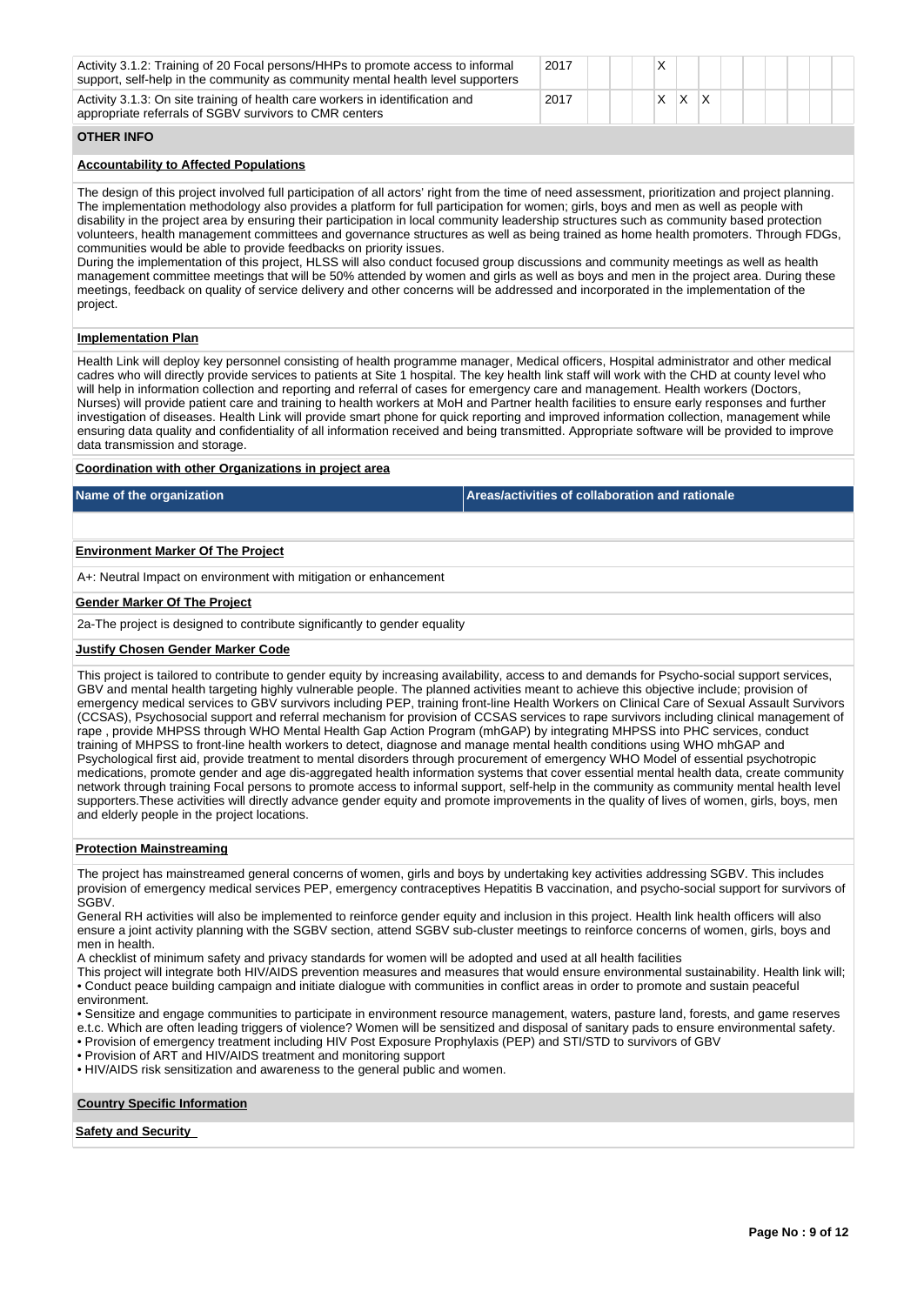HLSS has security policy framework that provides a modest mechanism for accessing level of personal security risks to its personnel. All HLSS field locations have emergency communication equipment such as Thuraya, VHF radio, Mobile telephones and VSAT systems all designed to improve security monitoring and reporting. Above all, all HLSS personnel undergo basic security training before being deployed on ground. These precautionary measures are designed to provide for better management and assessment security concerns while in the field. HLSS is also working with Security working group under NGO forums. Additional support is also received from UNDSS.

# **Access**

# **BUDGET**

| Code | <b>Budget Line Description</b>                                                                                                                                                                                                                                             |   | D / S Quantity Unit | cost                       | <b>Duration</b><br>Recurran charged | $\%$   | <b>Total Cost</b> |  |  |  |  |  |  |  |
|------|----------------------------------------------------------------------------------------------------------------------------------------------------------------------------------------------------------------------------------------------------------------------------|---|---------------------|----------------------------|-------------------------------------|--------|-------------------|--|--|--|--|--|--|--|
|      |                                                                                                                                                                                                                                                                            |   |                     |                            | ce                                  | to CHF |                   |  |  |  |  |  |  |  |
|      | <b>Staff and Other Personnel Costs</b>                                                                                                                                                                                                                                     |   |                     |                            |                                     |        |                   |  |  |  |  |  |  |  |
| 1.1  | <b>Medical Doctors</b>                                                                                                                                                                                                                                                     | D |                     | $1 \ 2,500$<br>.00         | 4                                   | 100.00 | 10,000.00         |  |  |  |  |  |  |  |
|      | 1 Medical doctors to provide Technical expertise and consultations and emergency Obstetric care surgery hired at 2500 USD per<br>month 100% based in Bor PoC . This cost cover monthly salaries, taxes and social insurance.                                               |   |                     |                            |                                     |        |                   |  |  |  |  |  |  |  |
| 1.2  | <b>Medical Clinical Officers</b>                                                                                                                                                                                                                                           | D |                     | $2 \mid 1,200$<br>.00      | 4                                   | 100.00 | 9,600.00          |  |  |  |  |  |  |  |
|      | 2 Medical clinical officer to provide patient management hired at USD 1200 per month 100%. 2 based in Bor PoC. This cost<br>cover monthly salaries, taxes and social insurance                                                                                             |   |                     |                            |                                     |        |                   |  |  |  |  |  |  |  |
| 1.3  | <b>Registered Nurses</b>                                                                                                                                                                                                                                                   | D |                     | $1 \mid 1,200$<br>.00      | 4                                   | 100.00 | 4,800.00          |  |  |  |  |  |  |  |
|      | 1 Registered Nurses hired at 1200 USD per month 100% to provide ANC, Safe Deliveries and Supporting overall patient<br>management, 1 based in in Bor PoC. This cost covers salaries, taxes and social insurance fund.                                                      |   |                     |                            |                                     |        |                   |  |  |  |  |  |  |  |
| 1.4  | <b>Registered Midwives</b>                                                                                                                                                                                                                                                 | D |                     | $1 \mid 1,200$<br>.00      | 4                                   | 100.00 | 4.800.00          |  |  |  |  |  |  |  |
|      | 1 Registered Midwives hired at 1200 USD per month 100% to provide ANC, Safe Deliveries and Supporting overall patient<br>management, 1 based in Bor PoC. This cost covers salaries, taxes and social insurance fund.                                                       |   |                     |                            |                                     |        |                   |  |  |  |  |  |  |  |
| 1.5  | <b>Enrolled Nurses</b>                                                                                                                                                                                                                                                     | D |                     | 2 700.0<br>0               | 4                                   | 100.00 | 5,600.00          |  |  |  |  |  |  |  |
|      | 2 Enrolled Nurses hired at USD 700 per month 100% to support the overall management of patients including admission,<br>treatment, monitoring and general patient care; 2 based in Bor PoC. The cost covers salaries, taxes and social insurance fund.                     |   |                     |                            |                                     |        |                   |  |  |  |  |  |  |  |
| 1.6  | <b>Enrolled Midwives</b>                                                                                                                                                                                                                                                   | D |                     | $2$ 700.0<br>$\Omega$      | 4                                   | 100.00 | 5,600.00          |  |  |  |  |  |  |  |
|      | 2 Enrolled Nurses hired at USD 700 per month 100% to support the overall management of patients including admission,<br>treatment, monitoring, general patient care, ANC, and Safe Deliveries; 2 in Bor PoC. The cost covers salaries, taxes and social<br>insurance fund. |   |                     |                            |                                     |        |                   |  |  |  |  |  |  |  |
| 1.7  | <b>Certificated Nurses</b>                                                                                                                                                                                                                                                 | D |                     | 2 700.0<br>$\Omega$        | 4                                   | 100.00 | 5,600.00          |  |  |  |  |  |  |  |
|      | 2 Certified Nurses hired at USD 700 per month 100% to support the overall management of patients including admission,<br>treatment, monitoring and general patient care; 2 in Bor PoC. The cost covers salaries, taxes and social insurance fund.                          |   |                     |                            |                                     |        |                   |  |  |  |  |  |  |  |
| 1.8  | <b>MCH Worker -TBA</b>                                                                                                                                                                                                                                                     | D |                     | $2 \mid 300.0$<br>$\Omega$ | 4                                   | 100.00 | 2,400.00          |  |  |  |  |  |  |  |
|      | 2 MCH TBAs worker hired at 300 USD per month 100% to support the overall management of patients including admission,<br>treatment, monitoring, general patient care, ANC, and Safe Deliveries; 2 in Bor PoC. The cost covers salaries, taxes and social<br>insurance fund. |   |                     |                            |                                     |        |                   |  |  |  |  |  |  |  |
| 1.9  | <b>Community Health Workers</b>                                                                                                                                                                                                                                            | D |                     | 2 150.0<br>0               | 4                                   | 100.00 | 1,200.00          |  |  |  |  |  |  |  |
|      | 2 Community Health workers hired at USD 150 per month 100%, 2 in Bor PoC.                                                                                                                                                                                                  |   |                     |                            |                                     |        |                   |  |  |  |  |  |  |  |
| 1.10 | Finance Manager                                                                                                                                                                                                                                                            | S | 1 <sup>1</sup>      | 4,896<br>.00               | 4                                   | 30.00  | 5,875.20          |  |  |  |  |  |  |  |
|      | 1 Finance Manager hired at USD 4.896 per month and 30% time allocated based in Juba. The finance manager is responsible for<br>the overall finance management and reporting. Cost is inclusive of salaries, taxes and social insurance                                     |   |                     |                            |                                     |        |                   |  |  |  |  |  |  |  |
| 1.11 | <b>Project Accountant</b>                                                                                                                                                                                                                                                  | S |                     | $1 \ 2,000$<br>.00         | 4                                   | 25.00  | 2,000.00          |  |  |  |  |  |  |  |
|      | 1 Project Accountant hired at USD 2000 per month inclusive of salaries, taxes and social insurance for 6 months 100% and<br>based in Juba with frequent field travels to for payments                                                                                      |   |                     |                            |                                     |        |                   |  |  |  |  |  |  |  |
| 1.12 | <b>Operations Manager</b>                                                                                                                                                                                                                                                  | S |                     | $1 \, 6,500$<br>.00        | 4                                   | 25.00  | 6,500.00          |  |  |  |  |  |  |  |
|      | Cost allocation for Operations Manager of 25% LoE USD 6,500 inclusive of salaries, taxes and social insurance. Operations<br>Manager provides oversight management of the project                                                                                          |   |                     |                            |                                     |        |                   |  |  |  |  |  |  |  |
| 1.13 | <b>Chief Executive Director</b>                                                                                                                                                                                                                                            | S |                     | $1 \, 8,000$<br>.00        | 4                                   | 25.00  | 8,000.00          |  |  |  |  |  |  |  |
|      | Cost allocation for Chief Executive Director of 25% LoE USD 8,000 inclusive of salaries, taxes and social insurance. The director<br>provides the overall oversights of the project management and ensuring quality service delivery                                       |   |                     |                            |                                     |        |                   |  |  |  |  |  |  |  |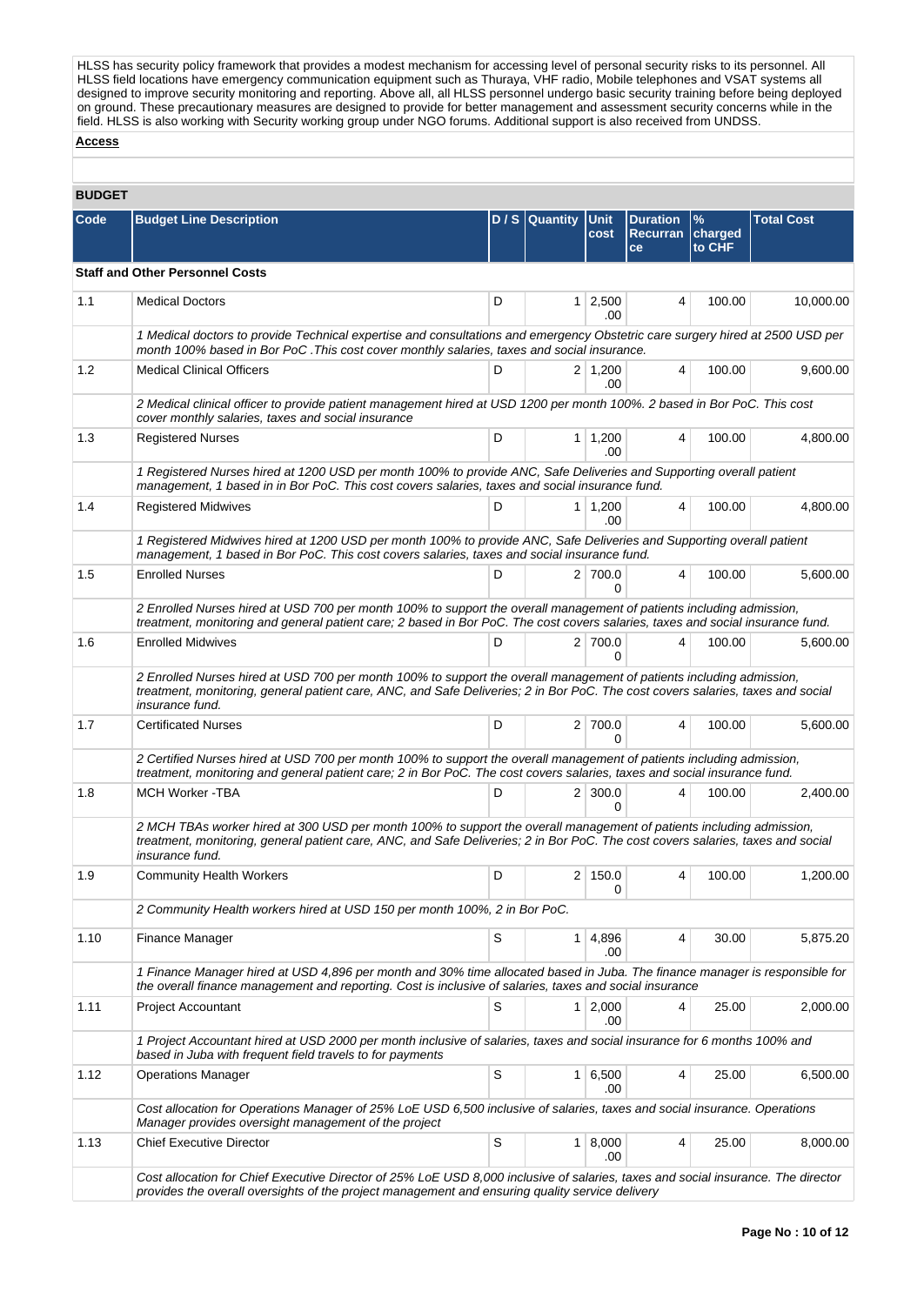| 1.14          | Health Programme Coordinator                                                                                                                                                                                                                         | S |                 | 1 4,896<br>.00      | 4 | 25.00  | 4.896.00  |
|---------------|------------------------------------------------------------------------------------------------------------------------------------------------------------------------------------------------------------------------------------------------------|---|-----------------|---------------------|---|--------|-----------|
|               | Cost allocation for Health Program Coordinator of LoE 30% USD 4,896 inclusive of salaries, taxes and social insurance. The<br>program coordinator over see the project implementation, Day to Day Monitoring of the project activities and Reporting |   |                 |                     |   |        |           |
| 1.15          | Monitoring and Evaluation Manager                                                                                                                                                                                                                    | S | 1 <sup>1</sup>  | 4.896<br>.00        | 4 | 25.00  | 4,896.00  |
|               | Cost allocation for Monitoring and Evaluation Manager of LoE 30% USD 4,896 inclusive of salaries, taxes and social insurance.<br>The M&E manager supports the project monitoring and compilation of project reports.                                 |   |                 |                     |   |        |           |
| 1.16          | <b>Support Staff</b>                                                                                                                                                                                                                                 | S |                 | 4 100.0<br>U.       | 4 | 100.00 | 1,600.00  |
|               | 12 Support staff - 4 Compound Cleaners, 4 ward Cleaners, 4 Guards to be hired at 100\$ each inclusive incentives without taxes<br>and social insurance                                                                                               |   |                 |                     |   |        |           |
|               | <b>Section Total</b>                                                                                                                                                                                                                                 |   |                 |                     |   |        | 83,367.20 |
|               | <b>Supplies, Commodities, Materials</b>                                                                                                                                                                                                              |   |                 |                     |   |        |           |
| 2.1           | Procurement of Hospital Linens                                                                                                                                                                                                                       | D |                 | 600 15.00           | 1 | 100.00 | 9,000.00  |
|               | Purchase of hospital bed Linens for 600 pcs each at \$15, estimated at 400 pieces for 1 Hospital and 200 for Bor PoC                                                                                                                                 |   |                 |                     |   |        |           |
| 2.2           | Printing Medical Patient Treatment Forms and Booklets                                                                                                                                                                                                | D | 3000            | 0.50                | 1 | 100.00 | 1,500.00  |
|               | Printing of Medical Patient Treatment Forms assorted (1000)Treatment charts, 500referral forms and 2000 patient treatment<br>booklets) for Bor PoC and eL-Sabbah                                                                                     |   |                 |                     |   |        |           |
| 2.3           | <b>Fuel for Project vehicles</b>                                                                                                                                                                                                                     | D | 3000            | 1.60                | 1 | 100.00 | 4,800.00  |
|               | 3000 Liters of Diesel for generator operation and 3000 liters for vehicle running, Support allocated for generator operation in El-<br>Sabbah Children Hospirtal and Bor PoC and operational cost for vehicles. Cost is based on the Market rate     |   |                 |                     |   |        |           |
| 2.4           | Hire of Toyota Landcruiser for monitoring and supervision                                                                                                                                                                                            | D | 40              | 100.0<br>$\Omega$   | 3 | 100.00 | 12,000.00 |
|               | 1 Toyota Land cruiser to be hired to support the distribution of supplies, monitoring of activities and collection of weekly and                                                                                                                     |   |                 |                     |   |        |           |
|               | monthly reports. Each car will be hired for 10 days in a month at \$100 per day without cost of fuel for a total duration of 3 months.<br><b>Section Total</b>                                                                                       |   |                 |                     |   |        | 27,300.00 |
|               | <b>Contractual Services</b>                                                                                                                                                                                                                          |   |                 |                     |   |        |           |
| 4.1           | Training of Health Care Workesr                                                                                                                                                                                                                      | D | 50 <sup>1</sup> | 150.0               | 1 | 50.00  | 3,750.00  |
|               |                                                                                                                                                                                                                                                      |   |                 | $\Omega$            |   |        |           |
|               | Training of 56 Health Care Workers, 32 in epidemic preparedness and response, 24 in disease surveillance and EWARN/IDSR<br>reporting.                                                                                                                |   |                 |                     |   |        |           |
| 4.2           | Transportation of Medical Supplies to Bor PoC                                                                                                                                                                                                        | D |                 | $1 \, 3,000$<br>.00 | 1 | 100.00 | 3,000.00  |
|               | Transportation of medical supplies to Bor PoC, Once a quarter. Cost is based on current market rates                                                                                                                                                 |   |                 |                     |   |        |           |
|               | <b>Section Total</b>                                                                                                                                                                                                                                 |   |                 |                     |   |        | 6,750.00  |
| <b>Travel</b> |                                                                                                                                                                                                                                                      |   |                 |                     |   |        |           |
| 5.1           | Local field flights                                                                                                                                                                                                                                  | D |                 | 6 575.0<br>0        | 1 | 100.00 | 3,450.00  |
|               | 12 staff flights on UNHAS 1 flights per staff in 6 months at USD 575 each to and fro. Cost is estimated at current UNHASS rate                                                                                                                       |   |                 |                     |   |        |           |
| 5.2           | DSA HQ management Support Supervision visit                                                                                                                                                                                                          | D |                 | 6 100.0<br>0        | 6 | 100.00 | 3,600.00  |
|               | 2 HQ staff support Supervision visits lasting 2 days, 1 visit every month to both Bor PoC and Lopa/ Lafon                                                                                                                                            |   |                 |                     |   |        |           |
|               | <b>Section Total</b>                                                                                                                                                                                                                                 |   |                 |                     |   |        | 7,050.00  |
|               | <b>General Operating and Other Direct Costs</b>                                                                                                                                                                                                      |   |                 |                     |   |        |           |
| 7.1           | Office stationary                                                                                                                                                                                                                                    | S | 1 <sup>1</sup>  | 4,400<br>.00.       | 1 | 25.00  | 1,100.00  |
|               | 25% allocation of shared cost for 2 deliveries of Assorted Stationary supplies for HQ office and Field Offices at \$4,400                                                                                                                            |   |                 |                     |   |        |           |
| 7.2           | <b>Office Rent</b>                                                                                                                                                                                                                                   | S | 1 <sup>1</sup>  | 5,000<br>.00        | 4 | 20.00  | 4,000.00  |
|               | 20% allocation of shared costs for 1 Office space rented at Juba at USD 5000 per month for 6 months                                                                                                                                                  |   |                 |                     |   |        |           |
| 7.3           | Communication and Internet                                                                                                                                                                                                                           | S |                 | 4 452.4<br>0        | 4 | 20.00  | 1,447.68  |
|               | 20% Monthly contribution for Internet Subscription for 4 sites at \$452.4                                                                                                                                                                            |   |                 |                     |   |        |           |